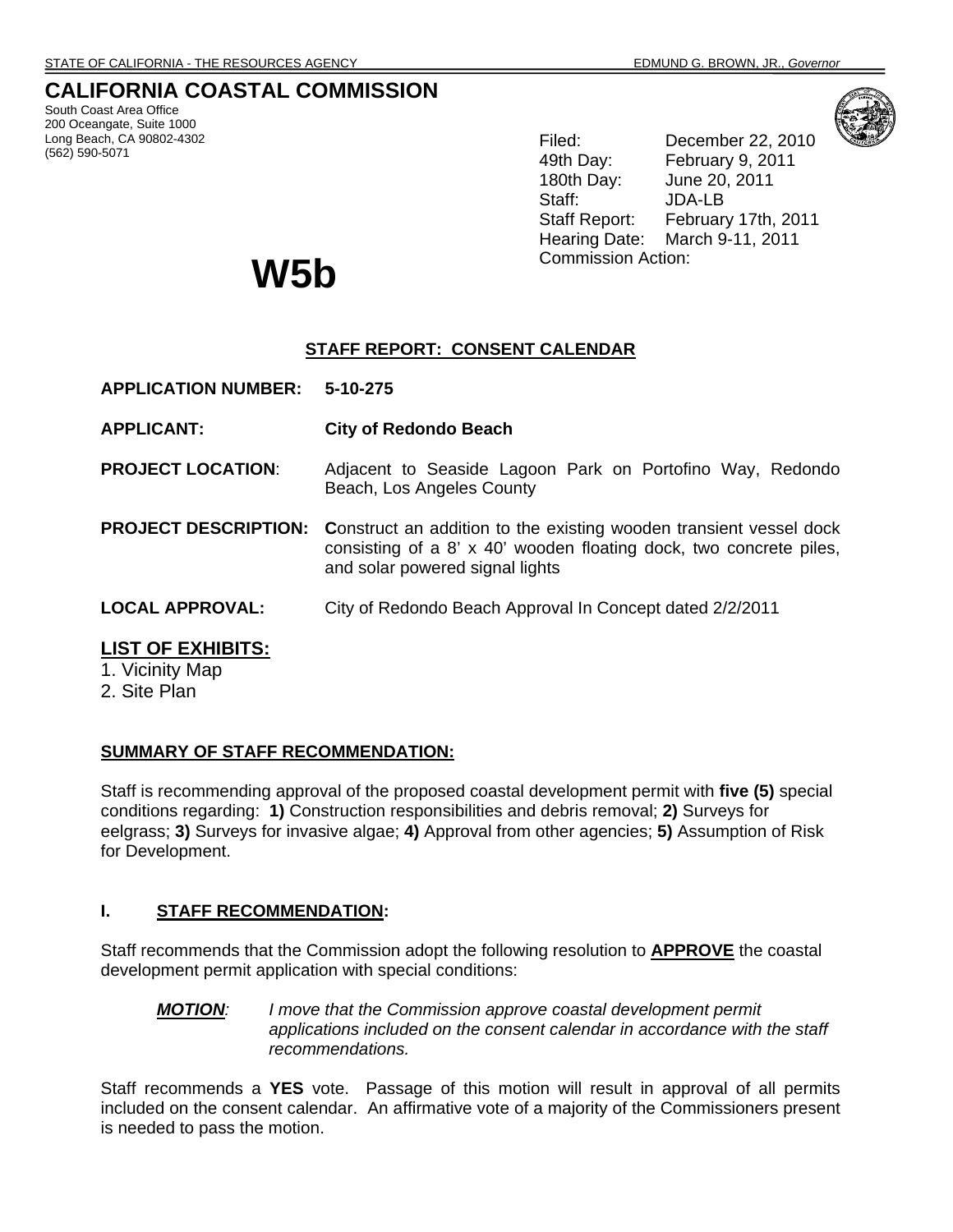## **RESOLUTION TO APPROVE THE PERMIT:**

The Commission hereby **APPROVES** a coastal development permit for the proposed development and adopts the findings set forth below on grounds that the development as conditioned will be in conformity with the policies of Chapter 3 of the Coastal Act and will not prejudice the ability of the local government having jurisdiction over the area to prepare a Local Coastal Program conforming to the provisions of Chapter 3 of the Coastal Act. Approval of the permit complies with the California Environmental Quality Act because either 1) feasible mitigation measures and/or alternatives have been incorporated to substantially lessen any significant adverse effects of the development on the environment, or 2) there are no further feasible mitigation measures or alternatives that would substantially lessen any significant adverse impacts of the development on the environment.

#### **II. STANDARD CONDITIONS:**

- 1. Notice of Receipt and Acknowledgment. The permit is not valid and development shall not commence until a copy of the permit, signed by the permittee or authorized agent, acknowledging receipt of the permit and acceptance of the terms and conditions, is returned to the Commission office.
- 2. Expiration. If development has not commenced, the permit will expire two years from the date this permit is reported to the Commission. Development shall be pursued in a diligent manner and completed in a reasonable period of time. Application for extension of the permit must be made prior to the expiration date.
- 3. Interpretation. Any questions of intent or interpretation of any condition will be resolved by the Executive Director or the Commission.
- 4. Assignment. The permit may be assigned to any qualified person, provided assignee files with the Commission an affidavit accepting all terms and conditions of the permit.
- 5. Terms and Conditions Run with the Land. These terms and conditions shall be perpetual, and it is the intention of the Commission and the permittee to bind all future owners and possessors of the subject property to the terms and conditions.

#### **III. SPECIAL CONDITIONS**

#### **1. Construction Responsibilities and Debris Removal**

- A. No construction materials, equipment, debris, or waste will be placed or stored where it may be subject to wave, wind, or rain erosion and dispersion.
- B. Any and all construction material shall be removed from the site within ten days of completion of construction and disposed of at an appropriate location.
- C. Machinery or construction materials not essential for project improvements are prohibited at all times in the subtidal or intertidal zones.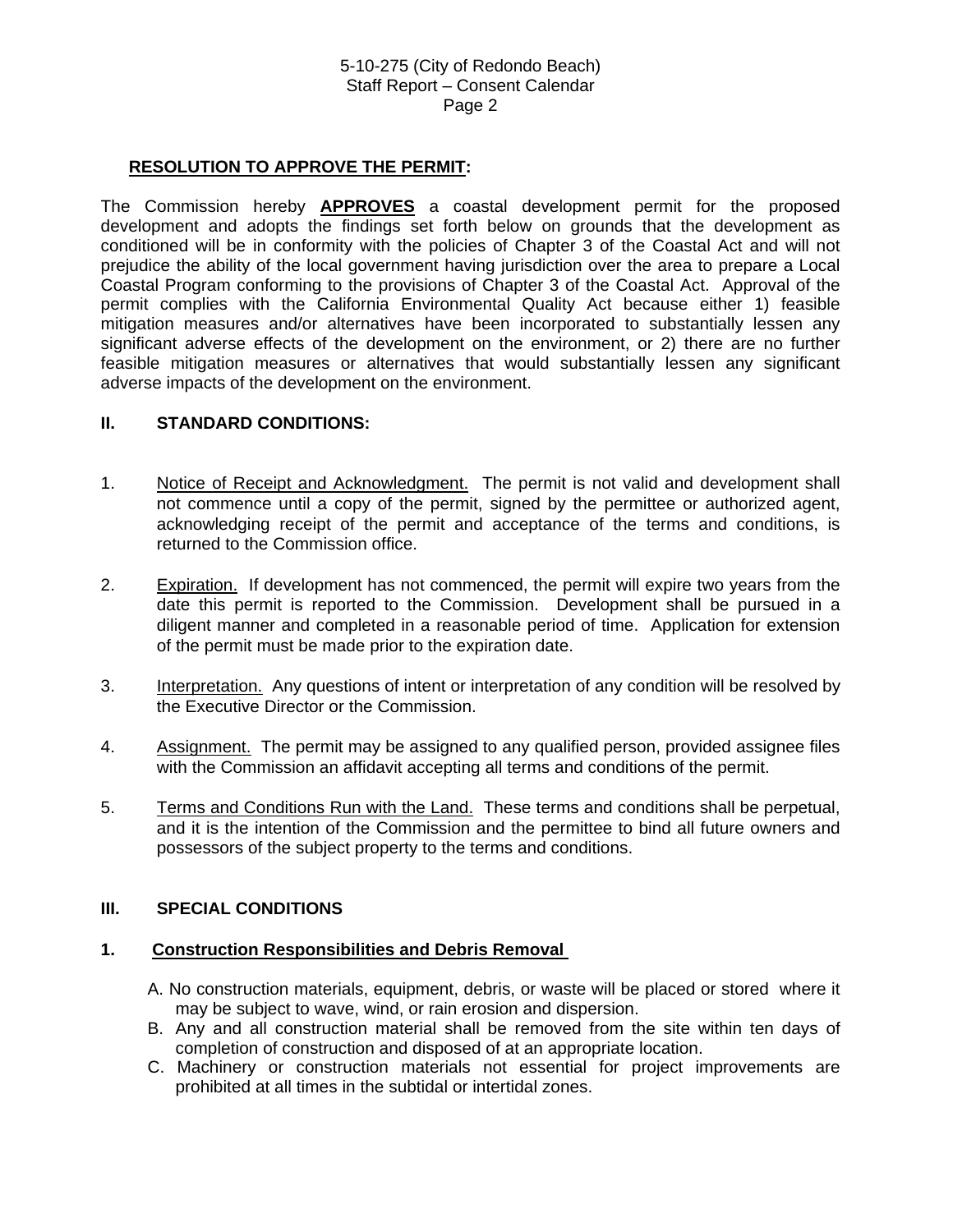- D. If turbid conditions are generated during construction, a silt curtain will be utilized to control turbidity.
- E. Floating booms will be used to contain debris discharged into coastal waters and any debris discharged will be removed as soon as possible but no later than the end of each day.
- F. Divers will recover non-buoyant debris discharged into coastal waters as soon as possible after loss.

## **2. Eelgrass Survey**

- A. Pre Construction Eelgrass Survey. A valid pre-construction eelgrass (Zostera marina) survey shall be completed during the period of active growth of eelgrass (typically March through October). The pre-construction survey shall be completed prior to the beginning of construction and shall be valid until the next period of active growth. The survey shall be prepared in full compliance with the "Southern California Eelgrass Mitigation Policy" Revision 8 (except as modified by this special condition) adopted by the National Marine Fisheries Service and shall be prepared in consultation with the California Department of Fish and Game. The applicant shall submit the eelgrass survey for the review and approval of the Executive Director within five (5) business days of completion of each eelgrass survey and in any event no later than fifteen (15) business days prior to commencement of any development. If the eelgrass survey identifies any eelgrass within the project area which would be impacted by the proposed project, the development shall require an amendment to this permit from the Coastal Commission or a new coastal development permit.
- B. Post Construction Eelgrass Survey. If any eelgrass is identified in the project area by the survey required in subsection A of this condition above, within one month after the conclusion of construction, the applicant shall survey the project site to determine if any eelgrass was adversely impacted. The survey shall be prepared in full compliance with the "Southern California Eelgrass Mitigation Policy" Revision 8 (except as modified by this special condition) adopted by the National Marine Fisheries Service and shall be prepared in consultation with the California Department of Fish and Game. The applicant shall submit the post-construction eelgrass survey for the review and approval of the Executive Director within thirty (30) days after completion of the survey. If any eelgrass has been impacted, the applicant shall replace the impacted eelgrass at a minimum 1.2:1 ratio on-site, or at another location, in accordance with the Southern California Eelgrass Mitigation Policy. All impacts to eelgrass habitat shall be mitigated at a minimum ratio of 1.2:1 (mitigation:impact). The exceptions to the required 1.2:1 mitigation ratio found within SCEMP shall not apply. Implementation of mitigation shall require an amendment to this permit or a new coastal development permit unless the Executive Director determines that no amendment or new permit is required.

## **3. Pre-construction Caulerpa Taxifolia Survey**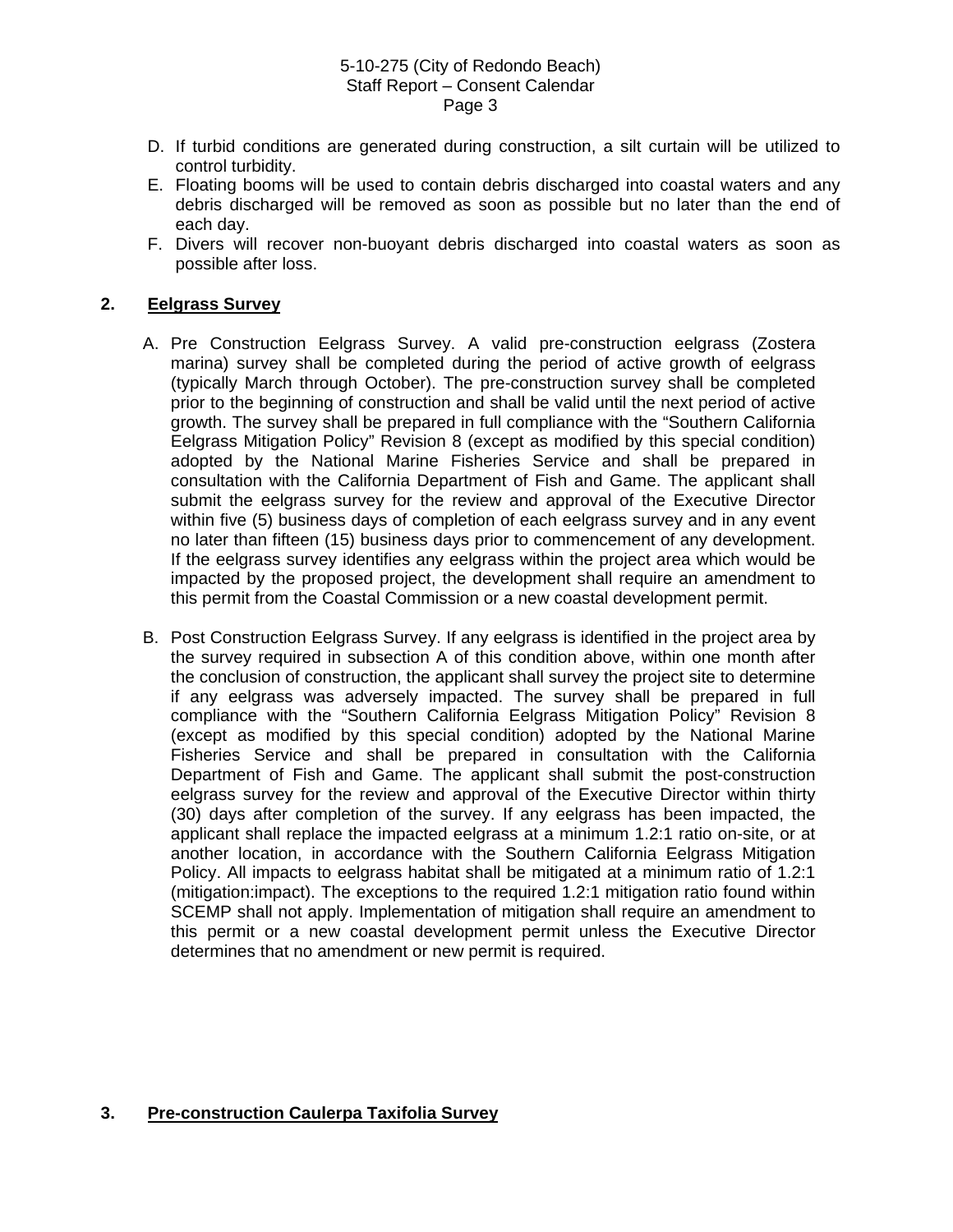- A. Not earlier than 90 days nor later than 30 days prior to commencement or recommencement of any development authorized under this coastal development permit (the "project"), the applicants shall undertake a survey of the project area and a buffer area at least 10 meters beyond the project area to determine the presence of the invasive alga Caulerpa taxifolia. The survey shall include a visual examination of the substrate.
- B. The survey protocol shall be prepared in consultation with the Regional Water Quality Control Board, the California Department of Fish and Game, and the National Marine Fisheries Service.
- C. Within five (5) business days of completion of the survey, the applicants shall submit the survey:

i. for the review and approval of the Executive Director; and

ii. to the Surveillance Subcommittee of the Southern California Caulerpa Action Team (SCCAT). The SCCAT Surveillance Subcommittee may be contacted through William Paznokas, California Department of Fish & Game (858/467- 4218) or Robert Hoffman, National Marine Fisheries Service (562/980-4043), or their successors.

D. If Caulerpa taxifolia is found within the project or buffer areas, the applicants shall not proceed with the project until 1) the applicants provide evidence to the Executive Director that all C. taxifolia discovered within the project area and all C. taxifolia discovered within the buffer area have been eliminated in a manner that complies with all applicable governmental approval requirements, including but not limited to those of the California Coastal Act, or 2) the applicants have revised the project to avoid any contact with C. taxifolia. No revisions to the project shall occur without a Coastal Commission approved amendment to this coastal development permit unless the Executive Director determines that no amendment is legally required.

#### **4. Conformance with the Requirements of the Resource Agencies**

The permittee shall comply with all permit requirements and mitigation measures of the California Department of Fish and Game, Regional Water Quality Control Board, U.S. Army Corps of Engineers, and the U.S. Fish and Wildlife Service with respect to preservation and protection of water quality and marine environment. Any change in the approved project which may be required by the above-stated agencies shall be submitted to the Executive Director in order to determine if the proposed change shall require a permit amendment pursuant to the requirements of the Coastal Act and the California Code of Regulations.

#### **5. Assumption of Risk, Waiver of Liability and Indemnity Agreement**

Prior to issuance of the coastal development permit, the applicant shall submit a written agreement, in a form and content acceptable to the Executive Director, which states that the applicant acknowledges and agrees (i) that the site may be subject to hazards from storm waves and flooding; (ii) to assume the risks to the applicant and the property that is the subject of this permit of injury and damage from such hazards in connection with this permitted development; (iii) to unconditionally waive any claim of damage or liability against the Commission, its officers, agents, and employees for injury or damage from such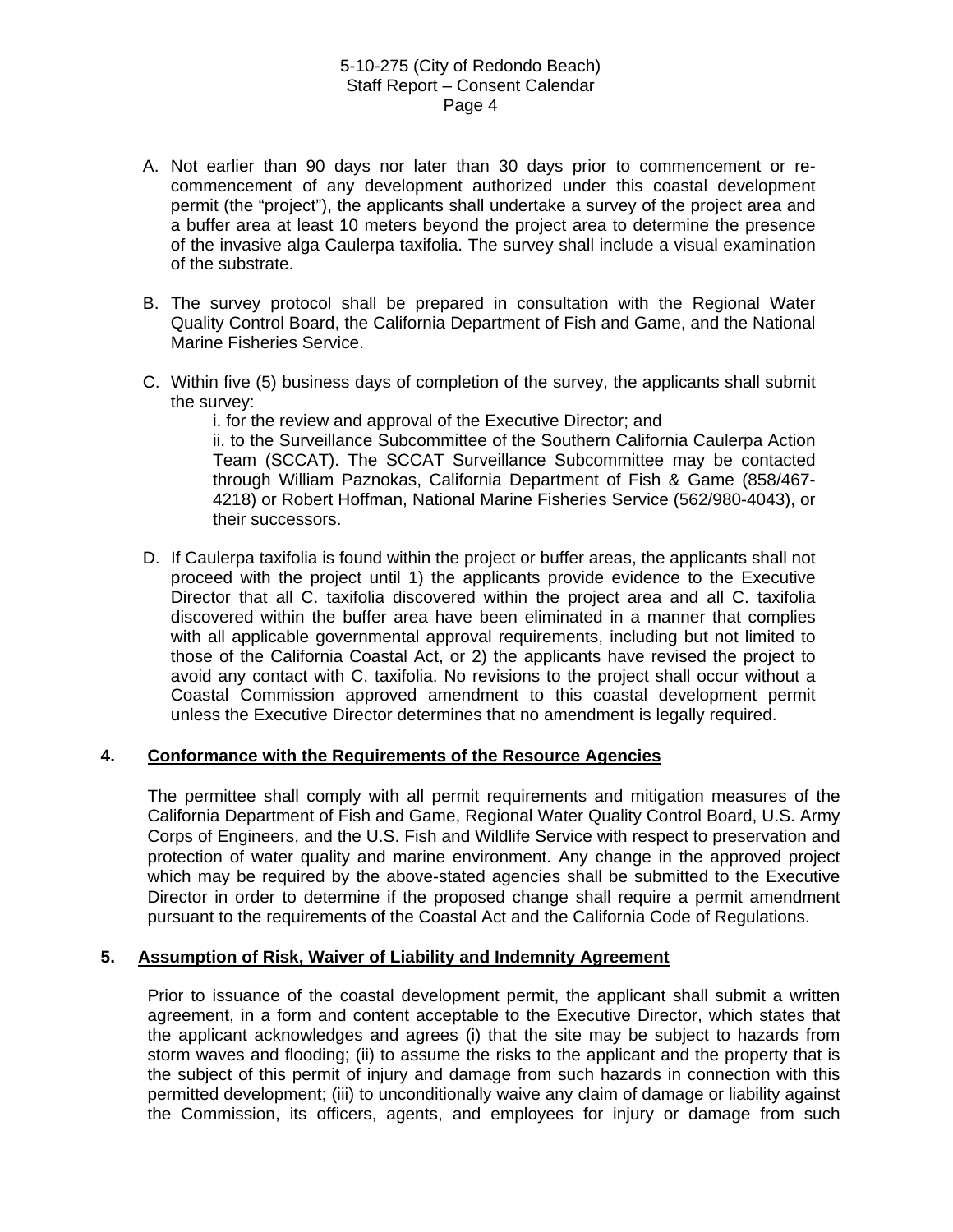hazards; and (iv) to indemnify and hold harmless the Commission, its officers, agents, and employees with respect to the Commission's approval of the project against any and all liability, claims, demands, damages, costs (including costs and fees incurred in defense of such claims), expenses, and amounts paid in settlement arising from any injury or damage due to such hazards.

## **IV. FINDINGS AND DECLARATIONS:**

The Commission hereby finds and declares:

## **A. Project Description and Location**

The project site is located adjacent to Seaside Lagoon Park, just inland of a small rock jetty, near Portofino Way and to the south of the Portofino Hotel & Yacht Club (Exhibit 1). The proposed development would expand the existing 16' x 30' transient vessel dock through addition of a 8' x 40' wooden floating dock, two 16" concrete piles, and solar powered signal lights (Exhibit 2). The two new concrete piles would be installed using a drop hammer in under an hour. The proposed project would add additional dock space for the existing transient vessel dock to expand the space available for transient vessels.

The project has received an approval in concept from the City of Redondo Beach. The applicant has applied for approval from the California Regional Water Quality Board and Army Corps. Special Condition 4 requires compliance with all permit requirements and mitigation measures imposed by resource agencies.

#### B. **Public Access**

The proposed development will not affect the public's ability to gain access to, and/or to make use of, the coast and nearby recreational facilities. Therefore, as proposed the development conforms with Sections 30210 through 30214, Sections 30220 through 30224, and 30252 of the Coastal Act.

## C. **Recreation**

The proposed development is an improvement of an existing public recreational boat dock and, as conditioned, does not interfere with public recreational use of coastal resources. The proposed development, as conditioned, protects coastal areas suited for recreational activities. Therefore, the Commission finds that the proposed development, as conditioned, is in conformity with Sections 30210 through 30214 and Sections 30220 through 30223 of the Coastal Act regarding the promotion of public recreational opportunities.

#### D. **Water Quality**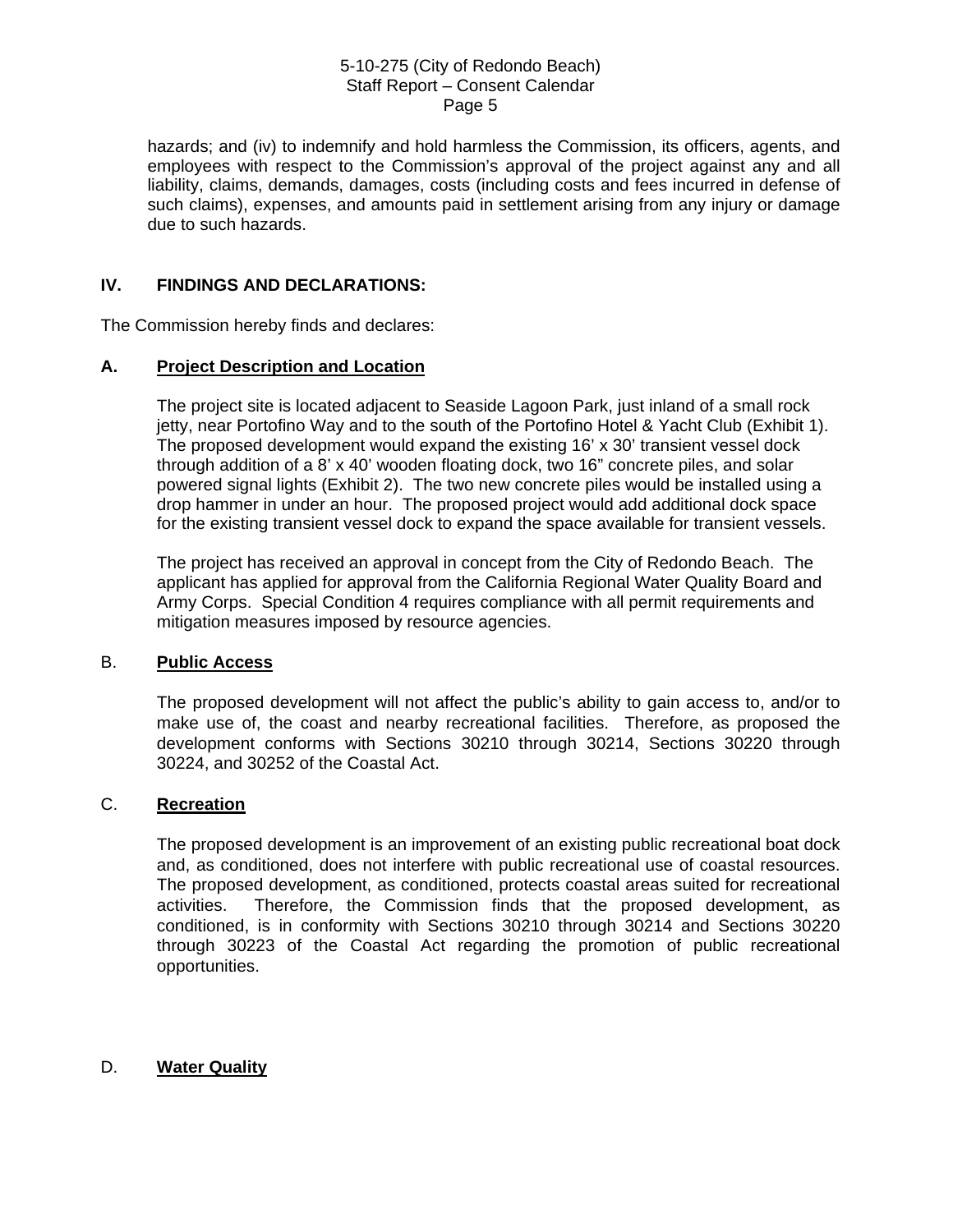The proposed dock work will be occurring on or within coastal waters. The storage or placement of construction material, debris, or waste in a location where it could be discharged into coastal waters would result in an adverse effect on the marine environment. To reduce the potential for construction related impacts on water quality, the Commission imposes special conditions requiring, but not limited to, the appropriate storage and handling of construction equipment and materials to minimize the potential of pollutants to enter coastal waters and for the use of on-going best management practices following construction. As conditioned, the Commission finds that the development conforms with Sections 30230 and 32031 of the Coastal Act.

## E. **Marine Resources**

The proposed development is the improvement of an existing public recreational boat dock and is an encouraged marine related use. The proposed development has been designed to minimize the fill of coastal waters and adequate mitigation has been provided. The proposed development has been conditioned to minimize adverse effects on the marine environment by avoiding or mitigating impacts upon sensitive marine resources, such as eelgrass and to avoid contributing to the dispersal of the invasive aquatic algae, *Caulerpa taxifolia*.

The City has submitted an Eelgrass and Invasive Algae Survey prepared by Coastal Resources Management, dated October 24, 2009, indicating that eelgrass (Zostera marina) and invasive algae (Caulerpa taxifolia) are not located in the project area. In addition, Special Condition 4 requires a *Caulerpa taxilfolia* survey not more than 90 days prior to commencement of construction. The surveys are valid for a limited period of time (until the next growing season for eelgrass and 90 days for *Caulerpa taxilfolia*). If construction does not occur within the respective time periods, subsequent surveys will be required. Special conditions 3 and 4 identify the procedures necessary to be completed prior to beginning construction in case the surveys expire prior to commencement of construction. In addition, special conditions 3 and 4 identify post-construction eelgrass and Caulerpa taxifolia procedures.

The proposed recreational boat dock development and its associated structures are an allowable and encouraged marine related use. The project design includes the minimum sized pilings and the minimum number of pilings necessary for structural stability. The pilings are self-mitigating. There are no feasible less environmentally damaging alternatives available. As conditioned, the project will not significantly adversely impact eelgrass beds and will not contribute to the dispersal of the invasive aquatic algae, *Caulerpa taxifolia*.

As conditioned, there are no feasible less environmentally damaging alternatives available. Therefore, the Commission finds that the proposed development conforms with Sections 30224, 30230, 30231, and 30233 of the Coastal Act. Therefore, as conditioned, the proposed project will have no negative effects on marine resources or coastal access. The proposed project, as conditioned, is consistent with the Chapter 3 policies of the Coastal Act.

## **F. Local Coastal Program**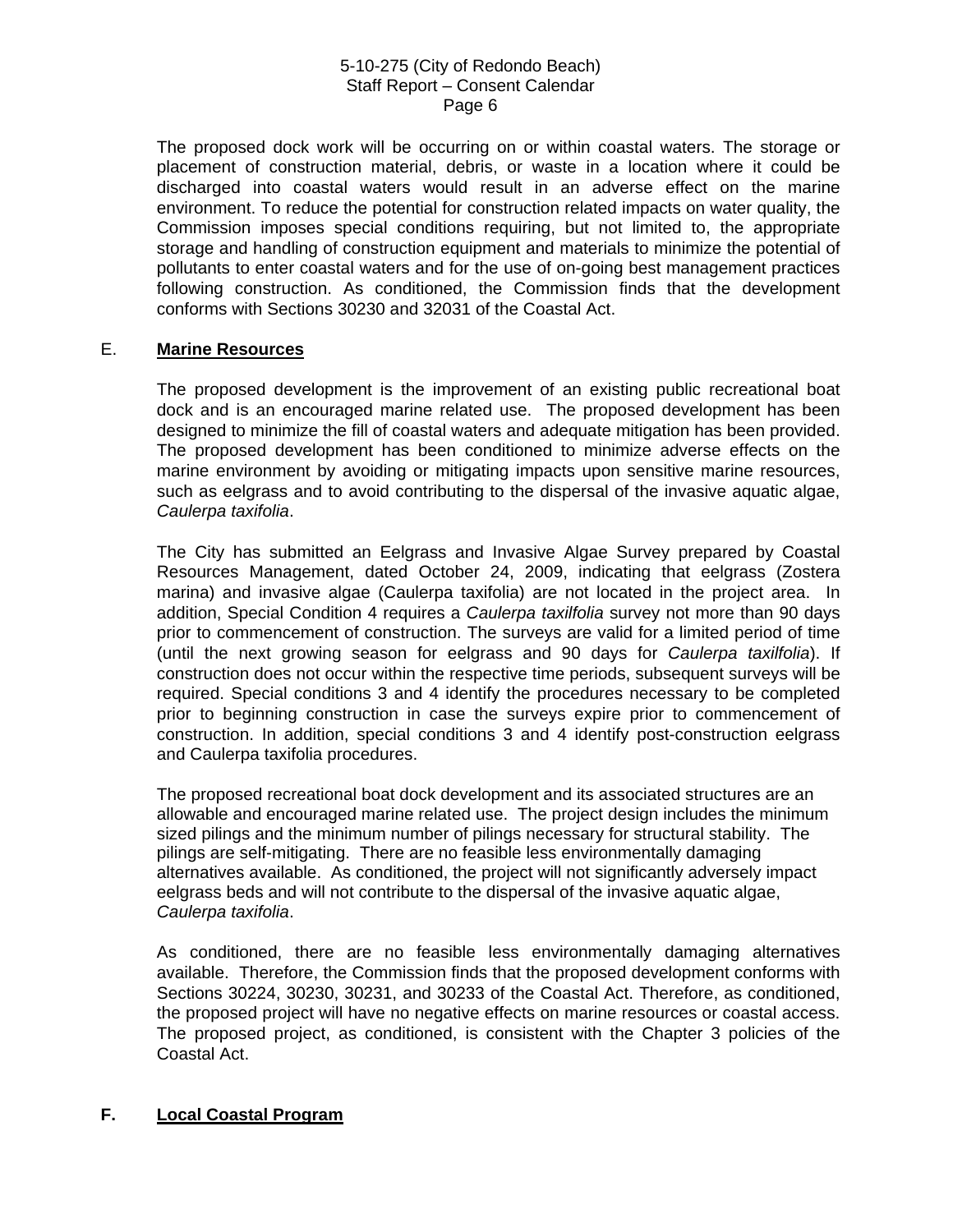A coastal development permit is required from the Commission for the proposed development because it is located within the Commission's area of original jurisdiction. The Commission's standard of review for the proposed development is the Chapter 3 policies of the Coastal Act. The City of Redondo Beach certified LCP is advisory in nature and may provide guidance. On April 8, 2003, the Commission approved the segmentation of the City's LCP into two segments. Area One was certified on September 11, 2003. Area Two was effectively certified on December 15, 2010 the segmentation of the City's LCP was eliminated. As conditioned, the proposed development is consistent with Chapter 3 of the Coastal Act and with the certified LCP for the area.

## **G. California Environmental Quality Act**

As conditioned, there are no feasible alternatives or additional feasible mitigation measures available that would substantially lessen any significant adverse effect that the activity may have on the environment. Therefore, the Commission finds that the proposed project, as conditioned to mitigate the identified impacts, is the least environmentally damaging feasible alternative and can be found consistent with the requirements of the Coastal Act to conform to CEQA.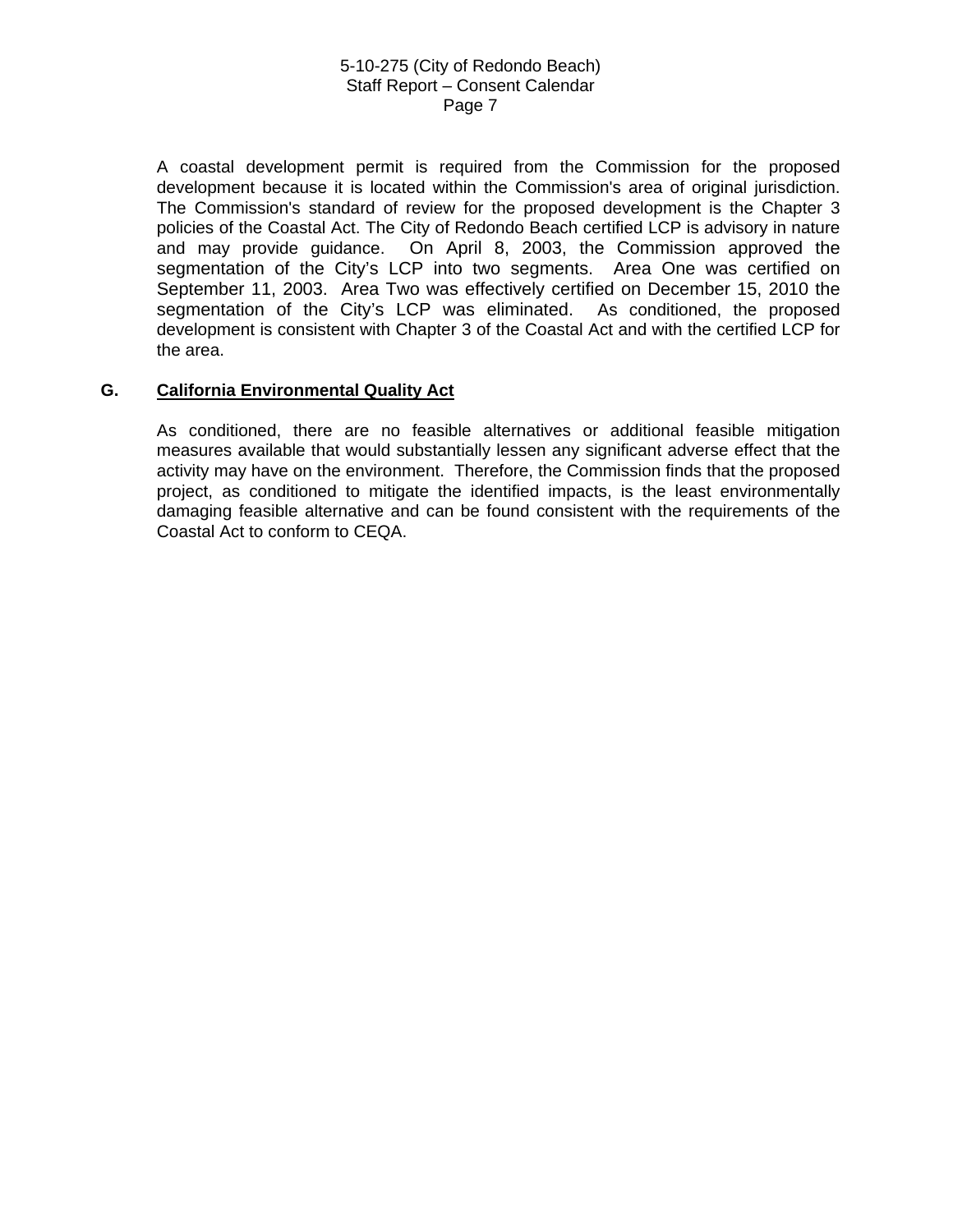